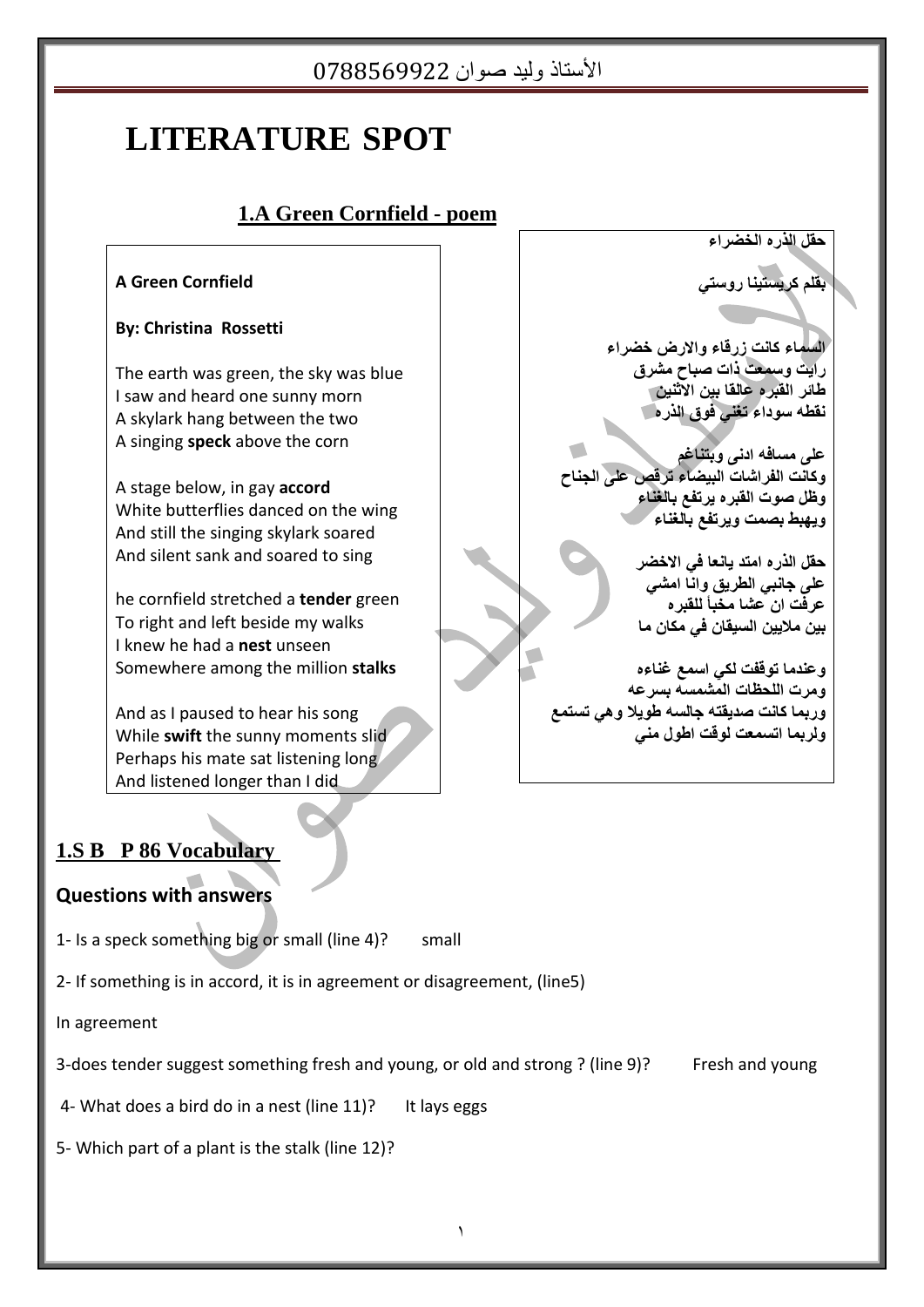It's the long, upright part of the plant that supports the leaves

6- Does swift mean slow or fast (line  $14$ )? fast

## **2.Comprehension**

## **Choose the correct word to complete the summary of the poem.**

The poet describes how (1) (**content/sad / lonely**)

she feels as she walks through a cornfield. As she walks along, she sees a skylark (2) (**flying away from the cornfield / flying in the sky / falling towards her**)

It doesn"t sing as it flies (3) (**lower / higher**). Below it, butterflies (4)

(**sit quietly / move slowly / move quickly**) in the cornfield.

The poet knows that the skylark"s nest is (5) (**visible in / hidden in / far away from**) the cornfield.

She (6) **(notices / imagines / knows**) that its companion is also listening somewhere in the cornfield.

Answers: 1- content 2- flying 3- lower 4- move quickly 5- hidden in 6- imagines

# **3.Analysis:-**

Answer the questions about the poem.

## **1- The poet uses many examples of alliteration الجناس**

# **Find one example. What effect is the poet trying to achieve with this technique ?**

Some word pairs alliterate singing speck on (line 4), listening long on (line 15), listened longer on (line 16) but there are also lines that alliterate: and still the singing skylark soared (line 7), And silent sank and soared to sing (line 8) and while swift the sunny moments slid  $(line14)$ 

words together (here we Alliteration adds to the rhythm of the poem and also links dissimilar have soared and sank; silent and singing).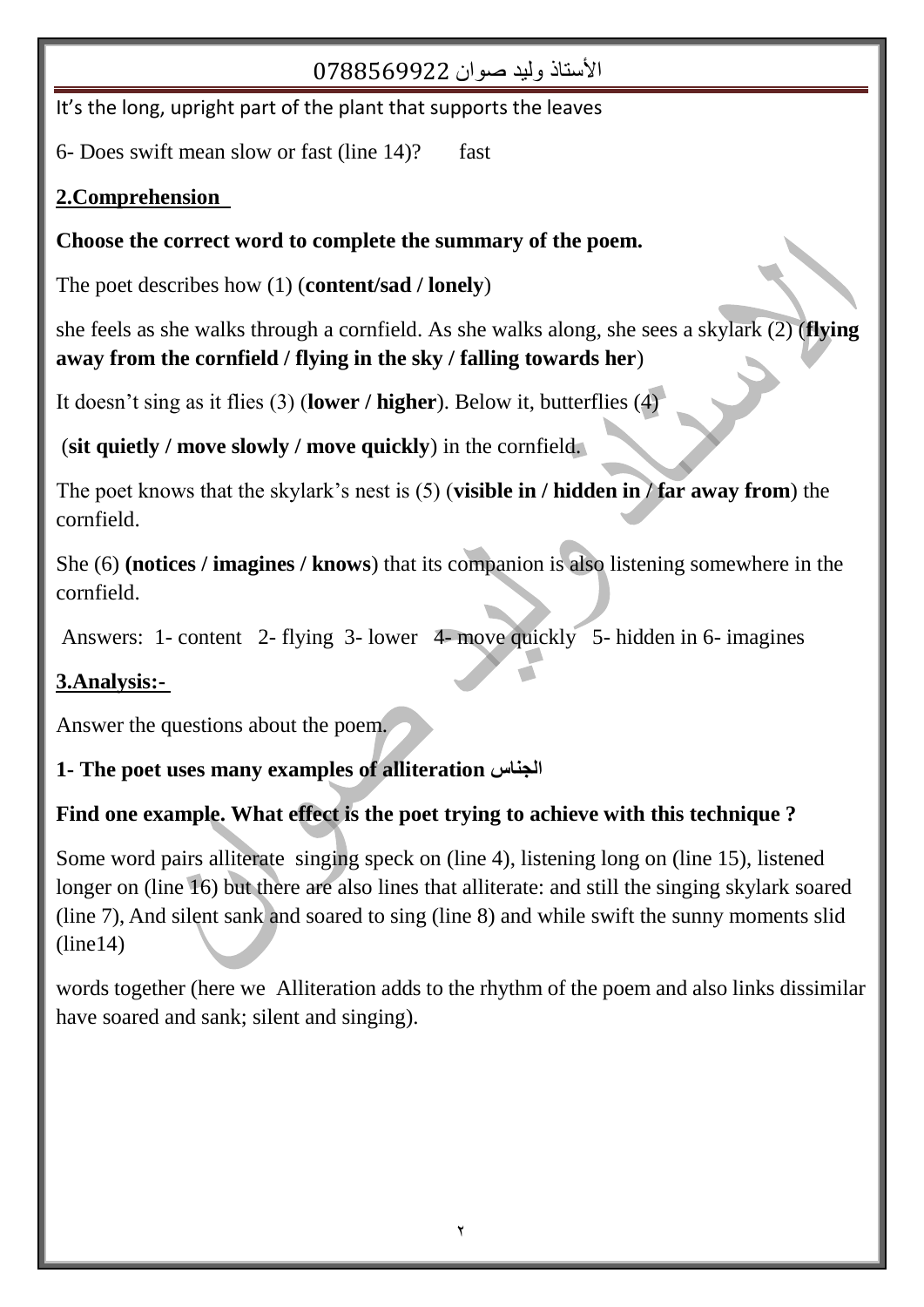## **2-Find two references to another listener, apart from the poet herself, in lines 10 to 16 of the poem. Who or what is this listener?**

The two references are I knew he had a nest unseen (line 11) (the female bird is sitting on the eggs); perhaps his mate sat listening long (line 15) (the female bird). The listener is the female skylark.

## **3- How do we know that the poet leaves the cornfield before the skylark has stopped singing?**

She says, perhaps his mate sat listening long, And listened longer than I did (lines 15-16). This shows that the poet leaves the cornfield but speculates that the bird"s mate might still be listening to the song: therefore, the bird must still have been singing.

## **4.AB PAGE 57 :-**

**Rhyming words occur at the end of lines and in a pattern, the pattern is called a rhyme scheme. Describe the rhyme scheme in this poem.**

The rhyme scheme is a bob. In other words the first line and third lines rhyme as do the second and fourth.

## **مقترح وزاري-:**

**Literature spot (2 points)** 

**Read the following lines, from A Green Cornfield carefully, then answer the question that follows.** 

*(1)*

*The cornfield stretched a tender green* 

*To right and left beside my walks;*

*I knew he had a nest unseen* 

*Somewhere among the million stalks.* 

**- What does tender suggest?** Fresh and young

**- what does a bird do in a nest?** It lays eggs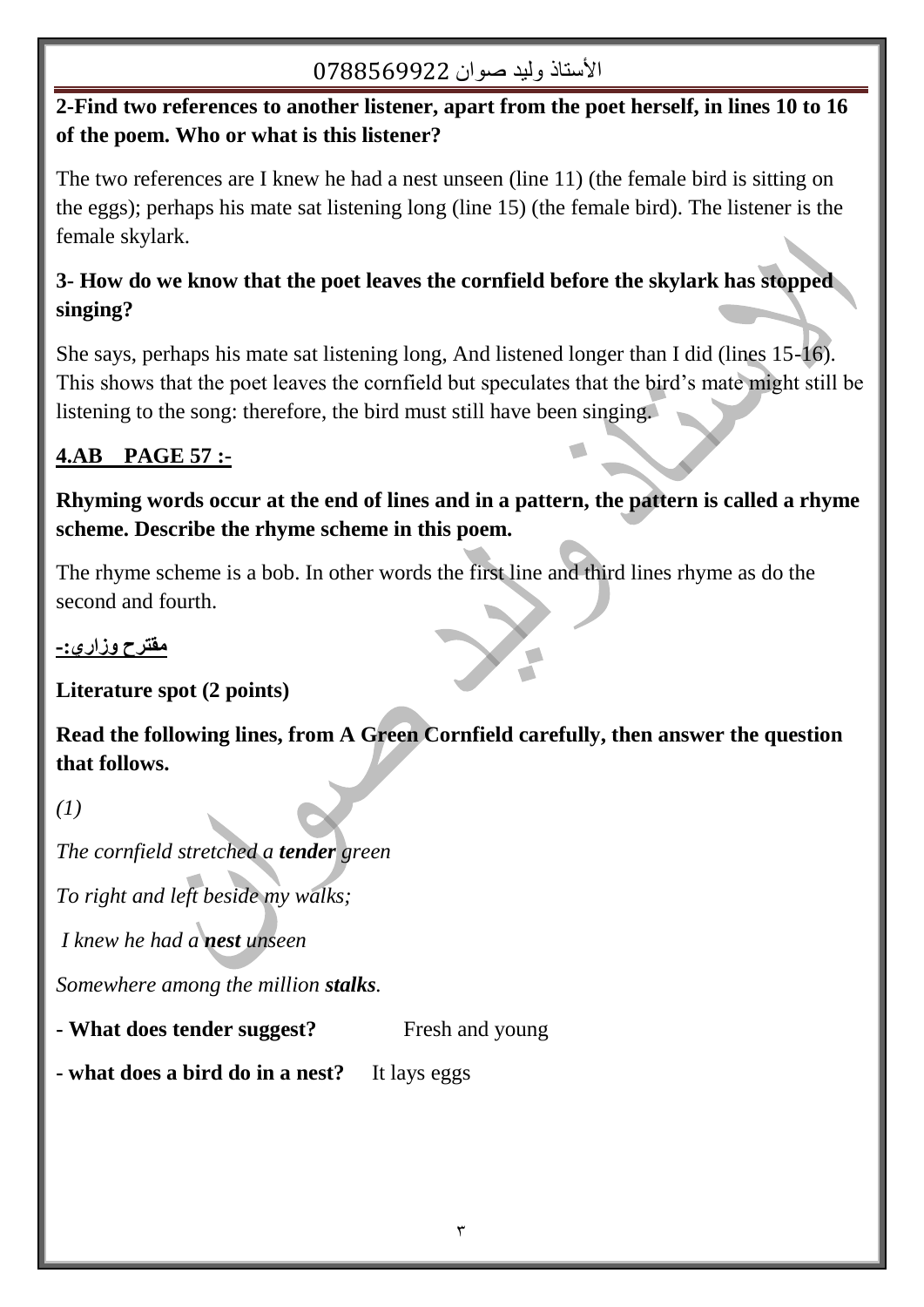$\overline{(2)}$ 

*And as I paused to hear his song While swift the sunny moments slid, Perhaps his mate sat listening long, And listened longer than I did.*

**- Why does the skylark mate might listen longer than the poet?** Because the poet might have left earlier

 $\overline{\phantom{a}}$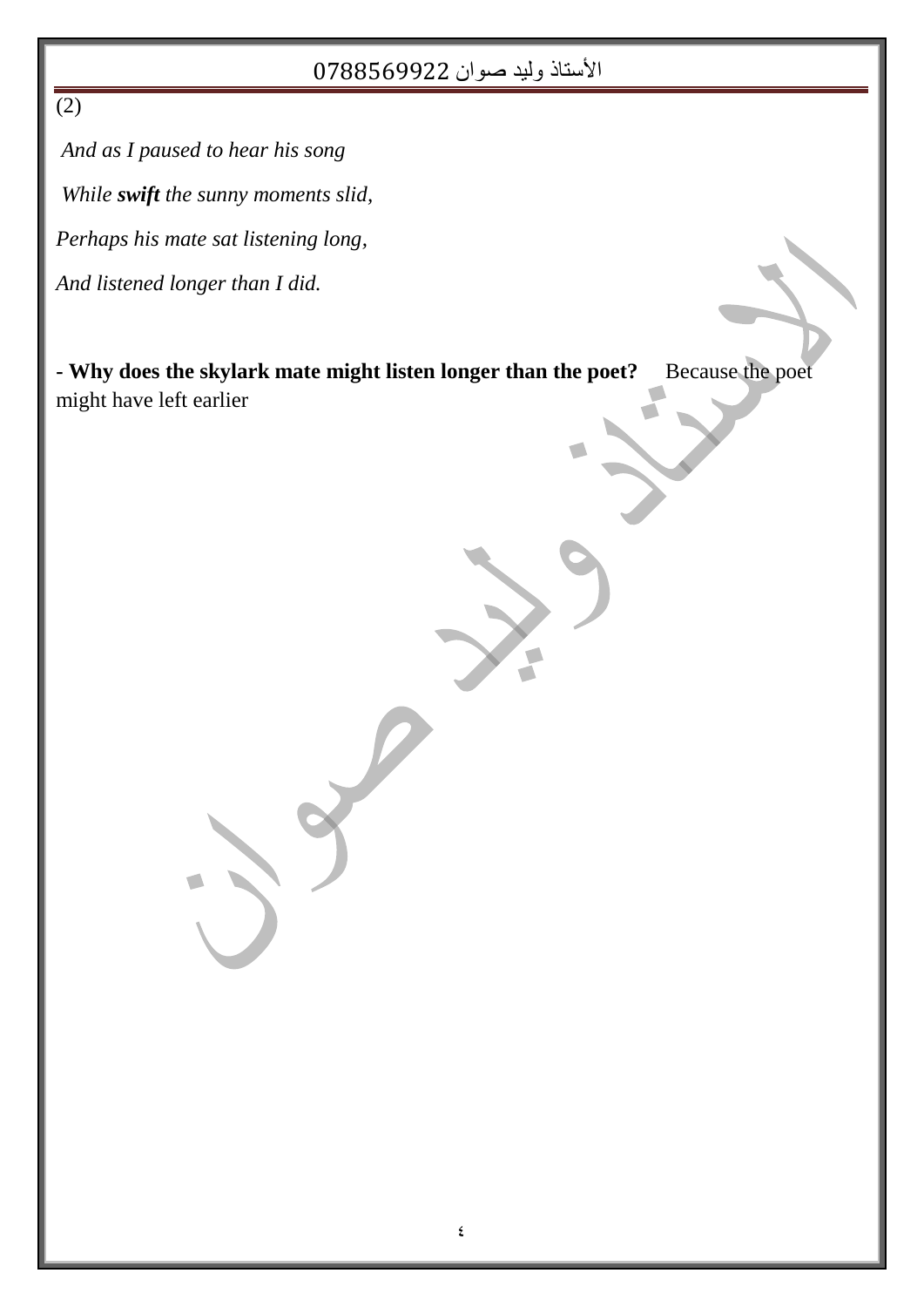# **AROUND THE WORLD IN EIGHTY DAYS**

حول العالم في ثمانين يوما

# BY:

# Jules Verne

 The story, set in 1873 CE, is about an Englishman, Mr Phileas Fogg, who is trying to complete a journey around the world in eighty days. At this point in the story, he and his traveling companion, the Frenchman Mr Passepartout, are traveling through India by train. They have befriended another traveler, Sir Francis Cromarty

في هذه القصـه التي حصلت في عام ١٨٧٣ عن رجل انجليزي اسمه السيد فيلب فوج، والذي يحاول ان يكمل رحلته حول العالم في ثمانين يوم، وعند هذه النقطه من القصـه، هو وصديقه الفرنسي السيد بـاسيبارنوت يسافران الـي الـهند في القطار و بصبادقان شخص اخر ِ مُعِهِمَ بِالرِّ حله اسمه السبدِ فر انسبس کر و مار تے

The train stopped at eight o"clock, in the midst of a glade some fifteen miles beyond Rothal, where there were several **bungalows** and workmen's cabins. The conductor, passing along the carriages, shouted, "Passengers will get out here'!

توقف القطار في تمام الساعه الثامنه، في وسط الغابه على بعد 10 ميل بعد مَنطقة روثال، كان يوجد الاكواخ والمساكن وقد كان العامل بمر بين العربات ويصرخ ان المسافرين سينز لون هنا.

Where are we?' asked Sir Francis. `-اين نحن

"At the **hamlet** of Kholby." جٌٟٛخ ٗ٠لش فٟ -

'Do we stop here?' على سنتوقف هنا ``

- بالتاكيد، الخط الحديدي لن ينتهي بعد ".Certainly. The railway isn't finished"

ٔ-ع،ُ ٌُ ٕ٠حٟٙ! "?finished Not! What"

- "No. There"s still a matter of fifty miles to be laid from here to Allahabad, where the line begins again'

لا بقي خمسون مبلا من هنا الى اللاباد حبث ببدا الخط الثاني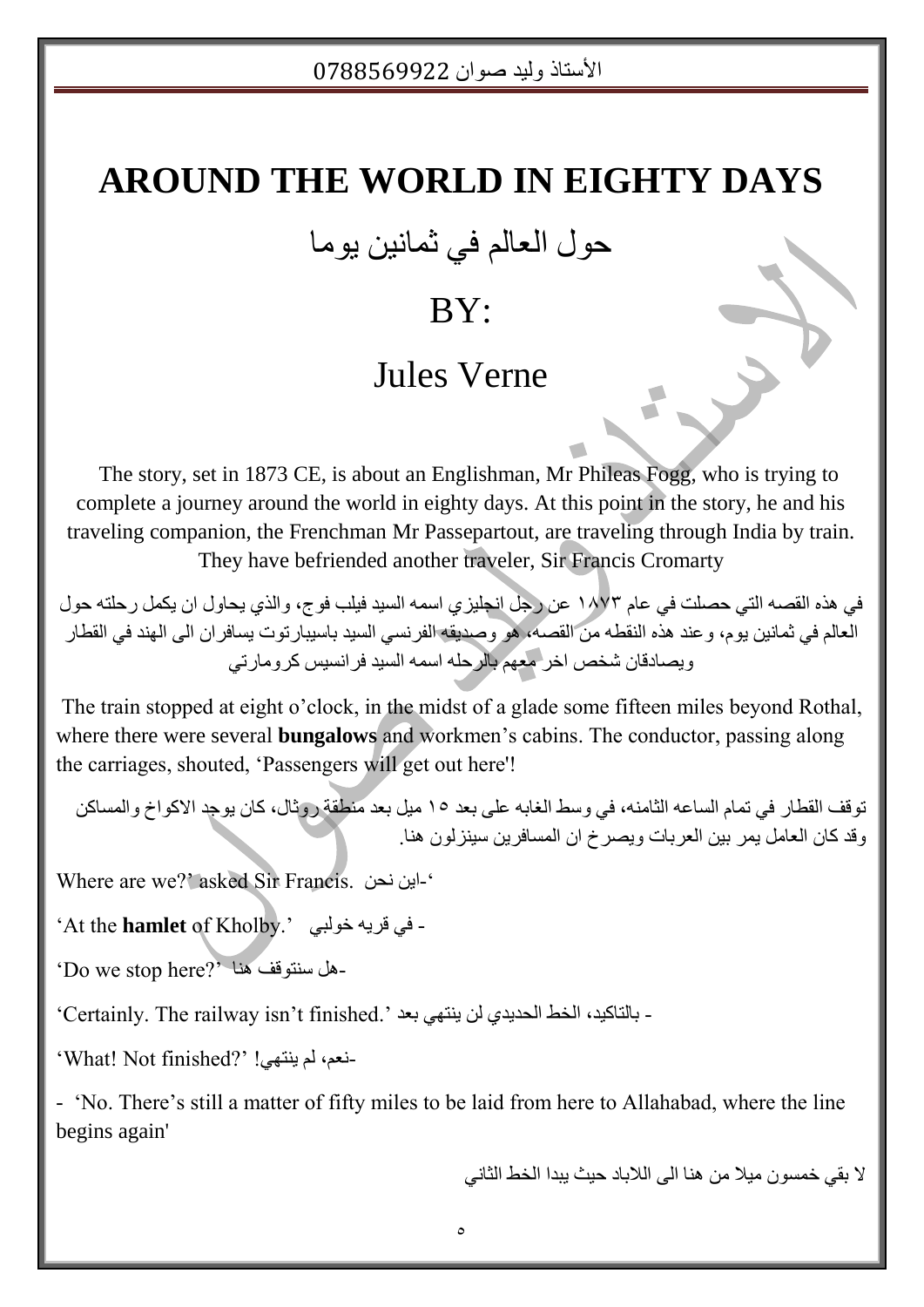'Yet you sell tickets from Bombay to Calcutta," retorted Sir Francis, who was growing ' warm.

اجاب السيد فر انسيس الذي كانت حر ار ته تر تفع و تبيع تذاكر ٍ من بو مباي الى كالكو تاز ِ

No doubt,' replied the conductor, 'but the passengers know that they must provide means of ' transportation for themselves from Kholby to Allahabad.

العامل: بالتاكيد ولكن على المسافرين ان يعرفو ان عليهم ايجاد وسيله مواصلات من خولبي الى اللاباد

'Sir Francis,' said Mr Fogg quietly, 'we will, if you please, look about for some means of ' conveyance to Allahabad

السيد فوج: سيد فرانسس هل سمحت ان نبحث عن وسيله مريحه تنقلنا الى اللاباد

'.Mr Fogg, this is a delay greatly to your disadvantage'

السيد فرانسس: السيد فوج هذا تأخير كبير ليس من صالحك

I'ho, Sir Francis, it was foreseen' كالسيد فرانسيس انه متوقع اكيد '

ِماااااااااااااااااااااااااااالا كنت تعرف ذاك الطريق ?What you knew that the way'

'Not at all, but I knew that some obstacle or other would sooner or later arise on my route. ' Nothing, therefore, is lost. I have two gained days to sacrifice. A **steamer** leaves Calcutta for Hong Kong at noon, on the 25th. This is the 22nd, and we shall reach Calcutta in time.' There was nothing to say to so confident a response.

اطلاقا، لكني عرفت ان بعض المعوفات ستظهر عاجلا ام اجلا في طريقي، لا شيء تمت خسار ته ، لدى يومان لاضحى بهما، سفينه بخاريه تغادر كلكوتا الى هونج كونج بالظهيره، في ال70 من الشّهر ، واليوم هو ال7٢ وسوف نصل الى كالكو تا على المو عد، لم يكن هناك ر د على هذا الكلام الواثق.

'Mr Fogg and Sir Francis Cromarty, after searching the village from end to end, came back without having found anything'.

السبدان فو غ و فر انسبس فتشا القر به كامله و عادا دو ن ان بجدا ای شیء.

'I shall go a foot, said Phileas Fogg'

السبد فبلس فوج: ساذهب مشبا.

'Passepartout, who had now rejoined his master, made a **wry grimace**, as he thought of his magnificent, but too frail Indian shoes. After a moment's hesitation, he said, 'Monsieur, I think I have found a means of conveyance'.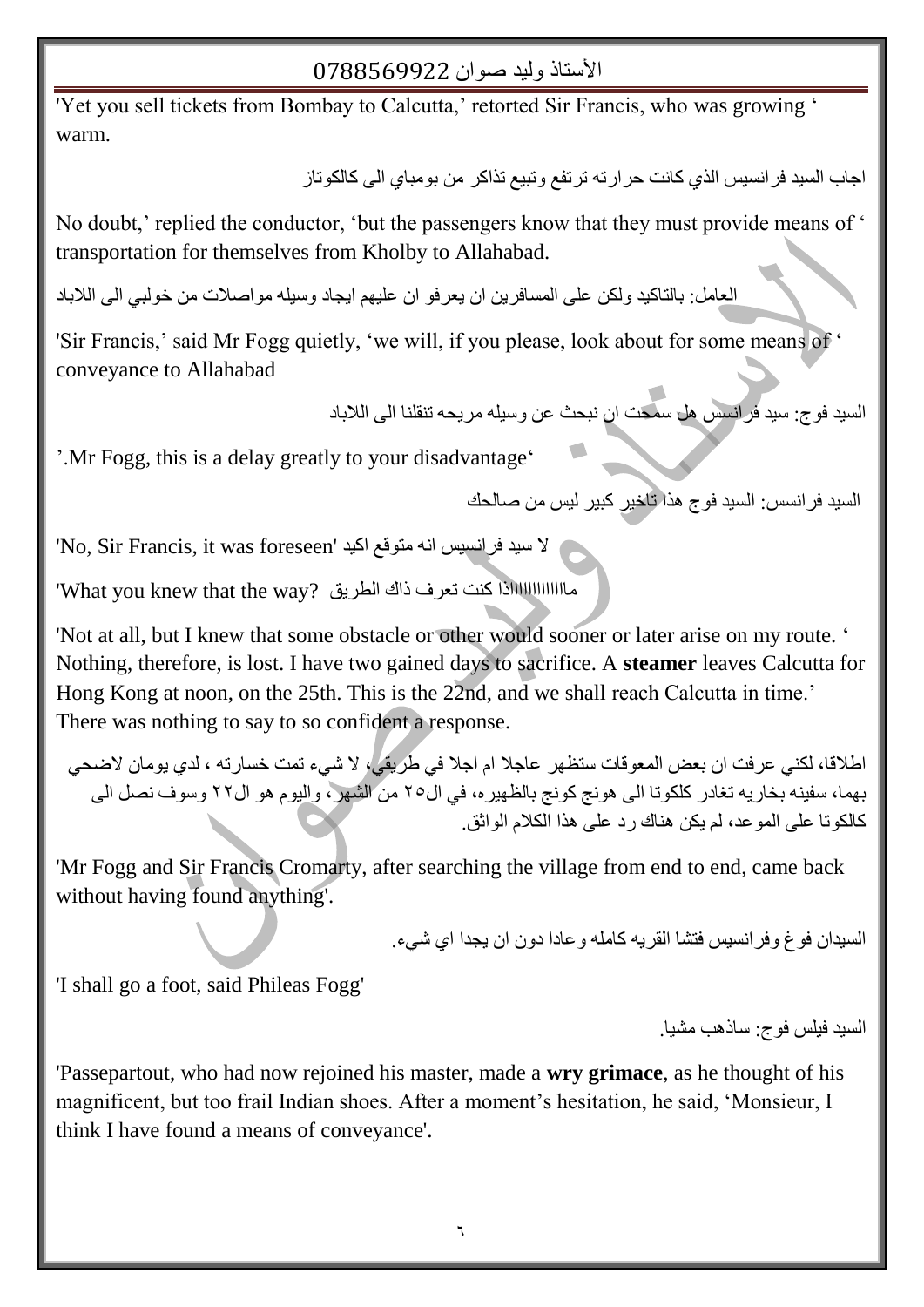باسيبارتوت الذي عاد وانضم الى سيده اظهر تكشيره ملتويه عندما فكر في حذائه الهندي الجميل غير القوي، بعد لحظه تر دد و قال: سيدي اعتقد ان و جدت و سيله مر يحه.

What.....'An elephant! An elephant that belongs to an Indian who lives but a hundred steps from here.' 'Let's go and see the elephant,' replied Mr Fogg'

ماذا.... فيل، فيل يعيش عند احد الهنود على بعد مئه خطوه من هنا،السيد فوج: هيا نذهب ونرى الفيل

 They soon reached a small hut. **Enclosed** within some high **palings**, was the animal in question. An Indian came out of the hut, and, at their request, conducted them within the enclosure. The elephant, which was reared, not to be an animal that merely carried things around, but for warlike purposes, was half-domesticated. Happily, however, for Mr Fogg, the animal"s instruction in this direction had not gone far, and the elephant still preserved its natural gentleness. Kiouni – this was the name of the elephant – could doubtless travel rapidly for a long time, and, in default of any other means of conveyance, Mr Fogg resolved to hire him. However, elephants are far from being cheap in India as they are becoming scarce. Male elephants, as they are only suitable for circus shows, are much sought after especially as the majority are domesticated. When therefore Mr Fogg proposed to the Indian to hire Kiouni, he refused point-blank. Mr Fogg persisted, offering the excessive sum of ten pounds an hour for the loan of the elephant to Allahabad. Refused. Twenty pounds? Refused also. Forty pounds'

وصلا الى الكوخ بسر عه، الحيوان المطلوب كان محاطاً بسياج خشبي عالى، خرج الهندي من الكوخ وبناءا على طلبهم قادهم الى الحظيرِ ه، الفيل الذي تمت تربيته ليس لحمل الاثقال، لكن لاغراض القتال كان نصف اليف، رغم سعاده السيد فوج الا ان تعليمات التوجيه للفيل لم تنفع، فالفيل كان محافظا على وداعته!

كيوني و هو اسم الفيل كان لا يسير بسر عه على عكس اي وسيله مواصلات مريحه، السيد فوج قرر ان يستاجره على الر غم من ذلك، الفيه بالهند ليست ر خيصه لانها اصبحت نادر ه، الفيله الذكور ِ مناسبه لعر و ض السير ك فقط و مطلو به جدا بعدما اصبحت غالبيتها مدجنه، عندما اظهر السيد فوج نيته باستاجار الفيل "كيوني" من الهندي لكن الهندي رفض الفكر ه،السيد فوج اصر وعرض عشر جنيهات عن كل ساعه الايجار لاستعارته ليصل الى اللاباد الهندي رفض، عشرون...... اربعون.......وضل رافضا.

ِٚبصاي سافعب refused Still

'Phileas Fogg, without getting in the least flurried, then proposed to purchase the animal outright, and at first offered a thousand pounds for him. The Indian, perhaps thinking he was going to make a great bargain, still refused'.

السيد فيلس قرر ان يشتري الفيل وعرض عليه ١٠٠٠ جنيه ولكن الهندي ضل رافضا.

 At two thousand pounds the Indian yielded. "What a price, good heavens!" cried Passepartout, 'for an elephant.' It only remained now to fi nd a guide, which was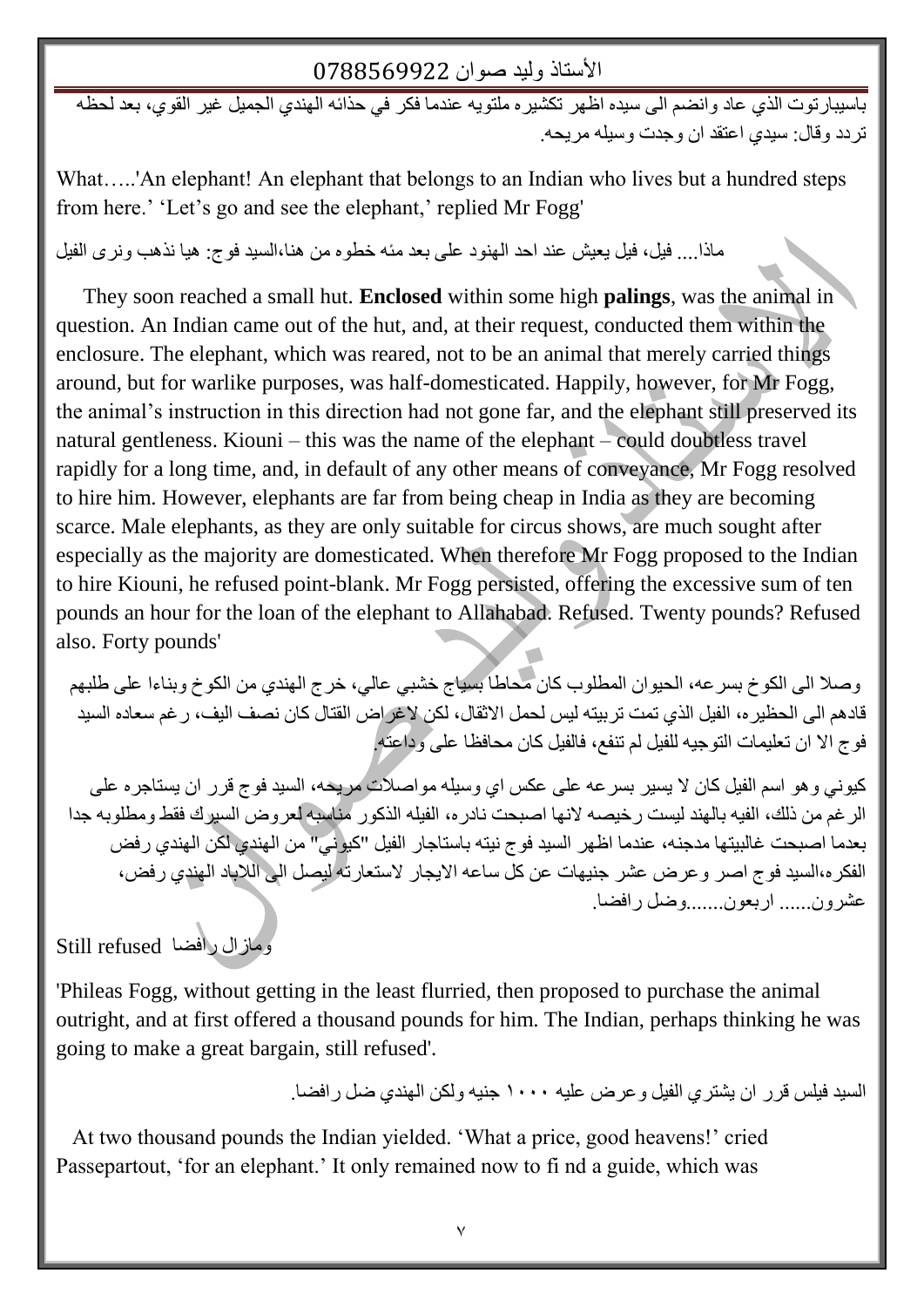comparatively easy. A young Parsee\*, with an intelligent face, offered his services, which Mr Fogg accepted, promising so generous a reward as to materially stimulate his zeal. The elephant was led out and equipped. Provisions were purchased at Kholby, and, while Sir Francis and Mr Fogg took the howdahs\* on either side, Passepartout got astride the saddlecloth between them. The Parsee perched himself on the elephant"s neck, and at nine o"clock they set out from the village, the animal marching off through the dense forest of palms by the shortest cut".

وبسعر 1010 جنيه و افق الهندي، يا له من سعر بحق السماء، صرخ باسيبار توت، من اجل فيل....

بقي ان ُنجد دليلا الإن، و هو امر سهل مقارنه مع الفيل كي نصل الى المدينه،

وظهر شاب من اصل فارسي ذو وجه ذكي وقدم خدماته للساده لكي يساعدهم فتقبل السيد فوج واعدا له بمكافاه كبيره لنثير طمعه المادي.

تم اقتياد الفيل ووضع المعدات اللازمة للركوب ، والمونه اشتروها من خولبي وبينما وضعا السيدان المقعد على ظهر الفيل وارخيا طرفيه على جانبي الفيل قام باسيبارتوت بربط السرج بين الطرفين، والفارسي جلس على رقبه الفيل.

وفي تمام الساعه التاسعه انطلقو من القريه الى والحيوان كان يسير في غابه كثيفه من النخيل على اقصر الطرق.

 $\overline{\mathbf{C}}$ 

## **1.VOCABULARY:-**

#### **Question 1: Answer the questions.**

1- What kind of house is a bungalow (line 6)?

2- How does the word hamlet (line 9) suggest that there aren"t many houses or people in the area where the train has stopped?

3- What form of transport is a steamer (line 24)?

4- What kind of facial expression is a wry grimace (line 30), and why did Passepartout"s face show this expression?

5-Read line 36 again Which words tell us that the elephant was kept safely away from direct contact with humans?

#### *Answers:-*

1- a house with one floor.

2- A hamlet is a very small village, which suggests that there are very few people and houses.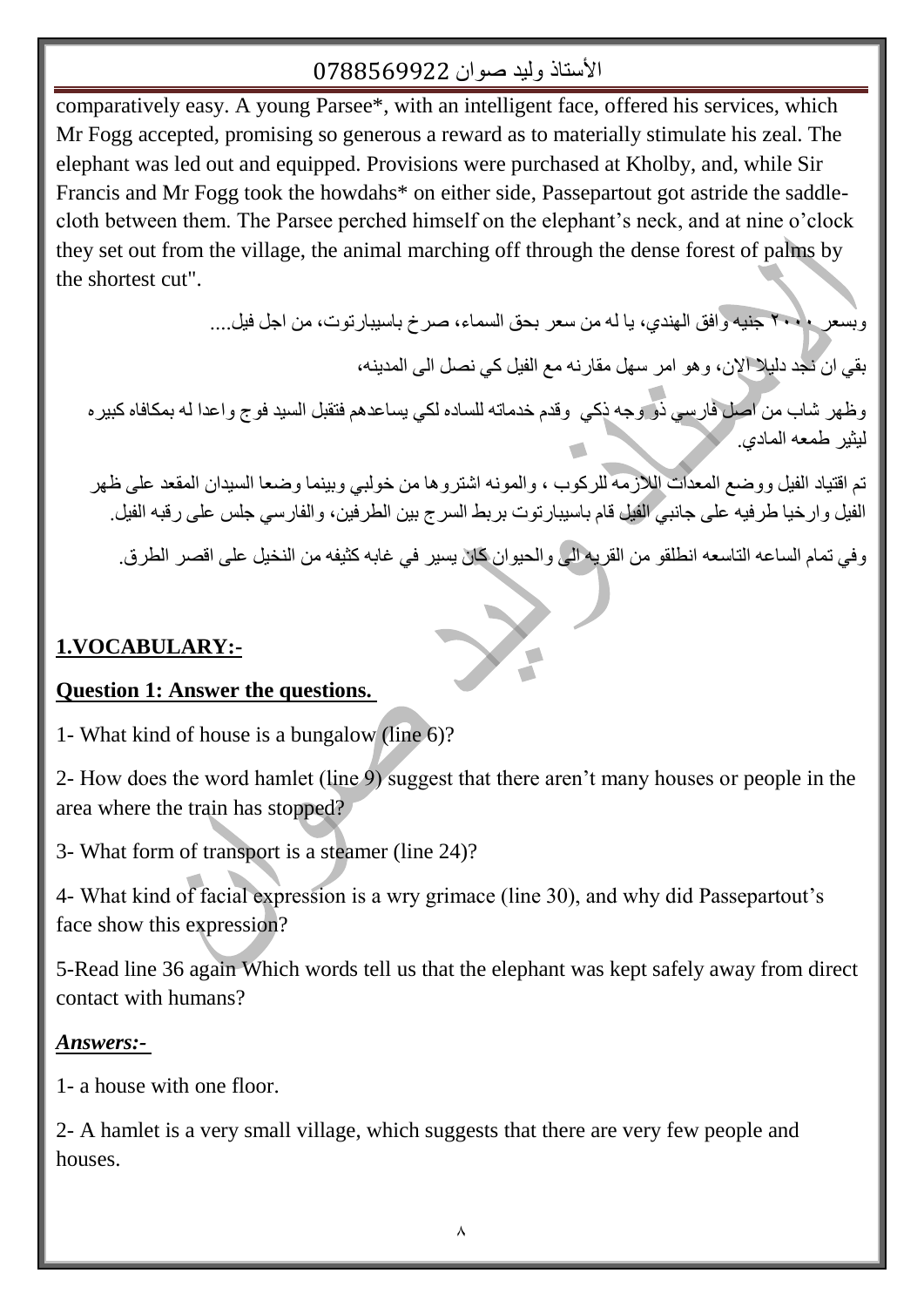3- It"s a ship powered by steam.

4- It"s an expression that shows pain or unhappiness. Passepartout wasn"t happy because he didn"t want to walk far, as he didn"t think his shoes would be sturdy enough.

5- enclosed, palings: The elephant was in a compound surrounded by high palings. In other words, the animal was fenced in an area.

## **2.COMPREHENSION:-**

## **Question 2: Answer the questions:-**

1- Why can"t the train continue its journey from Kholby to Allahabad?

2- Why is Sir Francis annoyed during his conversation with the conductor? What expression is used to mean he is getting annoyed?

(line 15)

3- How does Mr Fogg deal with the situation when he discovers that his train journey cannot continue? How does his attitude differ from that of Sir Francis? Look at (lines 23 to 26).

4- Why did the Indian man decide to rear an elephant?

5- How do we know that the elephant is not aggressive?

6- How many people travel on the elephant?

## *Asnswers:-*

1- The train cannot continue its journey because the railway line hasn"t actually been completed.

2-He is annoyed because he feels cheated by being sold a ticket to somewhere the train doesn"t go. "Growing warm" means getting annoyed.

3- Fogg says that he suspected that this might happen and suggests that they find another means of transport. Compared to Sir Francis, he is very calm and confident and doesn"t show any anger.

4- He wanted it for fighting.

5- "It still preserved its natural gentleness", meaning that it does not want to fight (lines 40– 41).

6- four – the guide, Passepartout, Sir Francis and Mr Fogg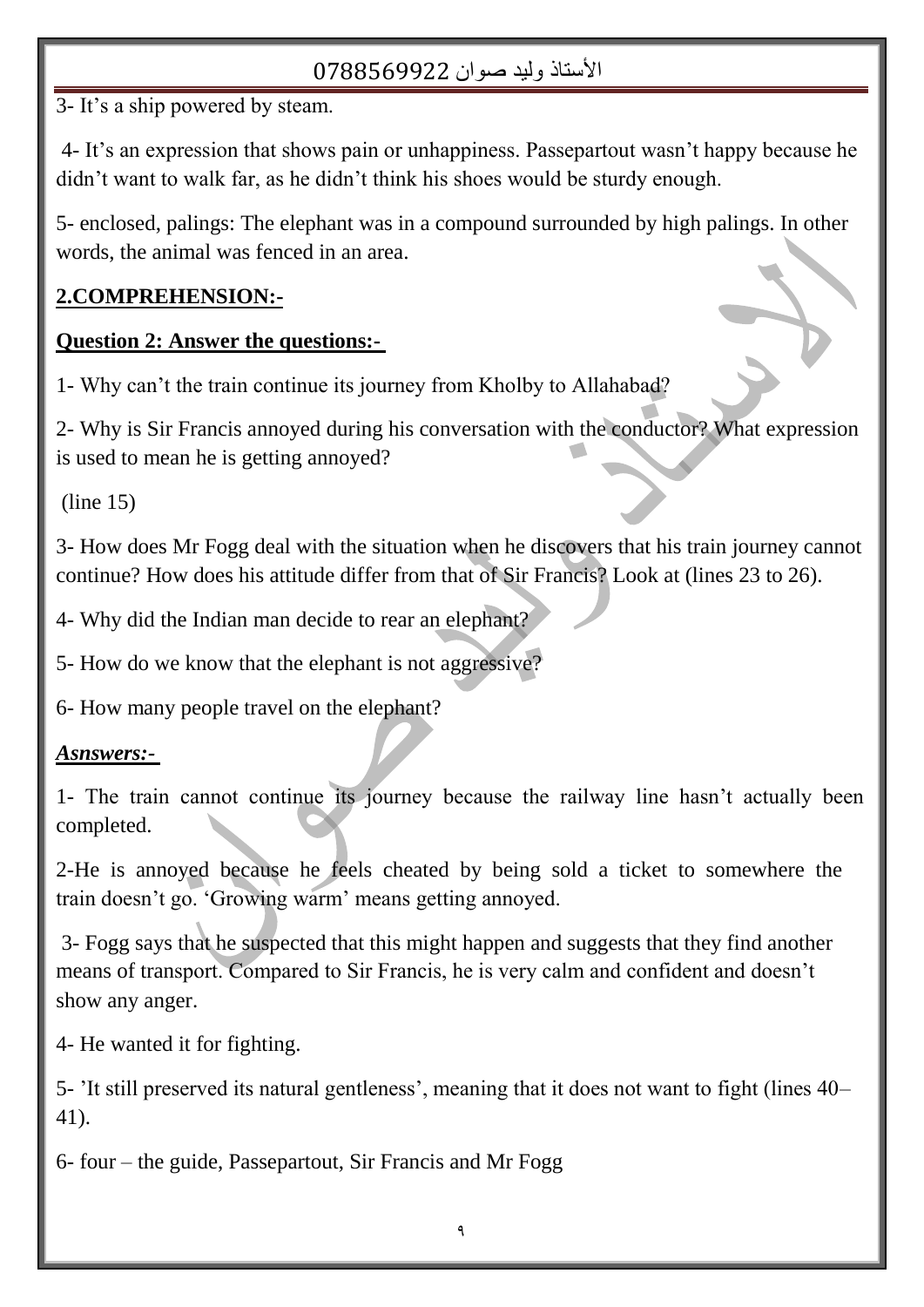## **Question 3: Complete the sentences with the correct word:-**

## **Calm confident enthusiastic unapologetic worried**

1-The conductor is …………… about having sold a ticket to Allahabad to the travellers, even though the train will not take them there.

2- Mr Fogg is …………… that he will still complete his journey in eighty days.

3- Passepartout feels …………….. about the prospect of walking the rest of the way to Allahabad.

4- Mr Fogg remains ………......…… while he negotiates the sale of the elephant.

5- The guide is very ………….. about making the journey by elephant.

#### *Answers:-*

1- unapologetic 2- confident 3- worried 4- calm 5- enthusiastic

### **Question 4:**

**-Complete the sentences 1–3 with the names of the characters:-**

|                                                                | Sir Francis | Passepartout | <b>Phileas Fogg</b> |  |
|----------------------------------------------------------------|-------------|--------------|---------------------|--|
|                                                                |             |              |                     |  |
|                                                                |             |              |                     |  |
| elephant.                                                      |             |              |                     |  |
| does not know where they are when the train stops.             |             |              |                     |  |
| Answers:-                                                      |             |              |                     |  |
| 1- Phileas Fogg 2- Passepartout 3- Sir Francis                 |             |              |                     |  |
| 3.IDEAS:-                                                      |             |              |                     |  |
| <b>Question 5:-</b>                                            |             |              |                     |  |
| Find a line in the story that represents the following ideas:- |             |              |                     |  |
| 1- time                                                        | 2- money    | 3- transport |                     |  |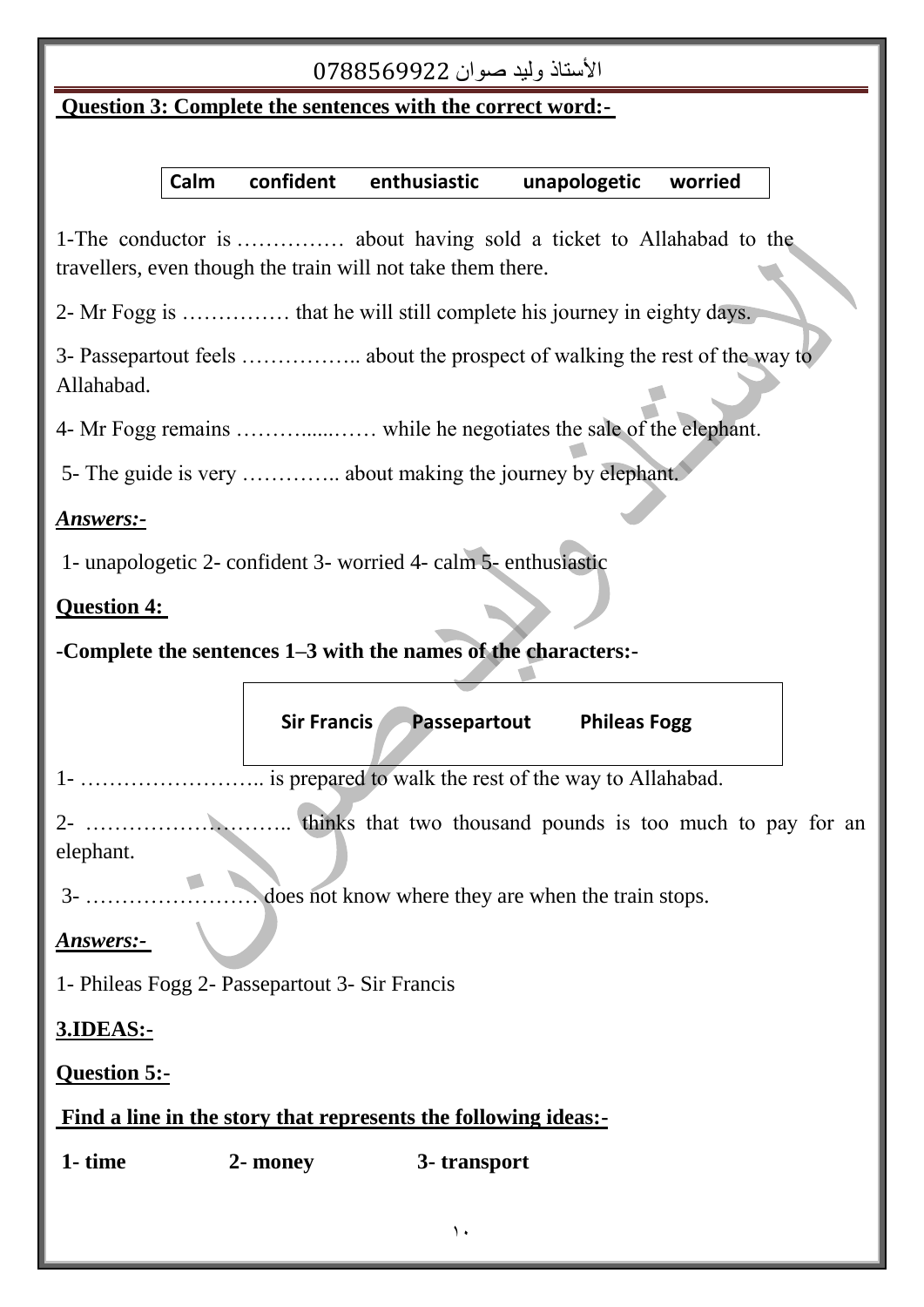#### *Answers:*

1- lines 20–21 2- lines 49–51 3- lines 41–43

### **Question 6: -**

*Consider the idea of transport. Compare the train (lines 6–15) and the elephant (lines 38– 45). What are the advantages and disadvantages of each mode of transport mentioned, and how does this relate to the rest of the extract?* 

#### **Suggested answer: -**

Transport is an important theme in this story. These two passages describing a train"s unfinished route and an elephant"s potential to be a good mode of transport are interesting since the railway is not finished (line 11) and the elephant is needed to continue on their journey. The elephant, a live animal, is described like a mode of transport; it "could doubtless travel rapidly and for a long time". In this situation, the man-made transport fails, whereas the animal seems to be a more positive investment.

#### **Question 7:-**

*Do you think that this story shows the importance of time? Justify your answer?*

#### **Suggested answer:-**

I think that this story shows the importance of time when Phileas Fogg is so precise about the number of days they have to spare in line 24. It also references time in the passage where the elephant is described ("rapidly", line 41). However, I think that more importance is given to efficiency, because Phileas Fogg is not in a hurry; he is instead very well prepared (lines 23– 25).

## **4.Analysis: A.B - PAGE. 57:-**

*1- Read lines 8–22. Making specific reference to these lines, compare and contrast the characters of Sir Francis and Phileas Fogg. Comment on the things they say and do. Remember to quote from the text.* 

#### **Suggested answer:-**

Sir Francis and Phileas Fogg are men of two very different personalities. Whilst Sir Francis gets easily angry, Phileas Fogg is calm and assured. In line 12, Sir Francis speaks in exclamation and short sentences: "What! Not Finished". In contrast, Phileas Fogg is calm, unsurprised and almost amused by the situation. His sentences are more carefully considered, and he speaks "quietly", using polite terms such as "please" in line 18. Overall, I